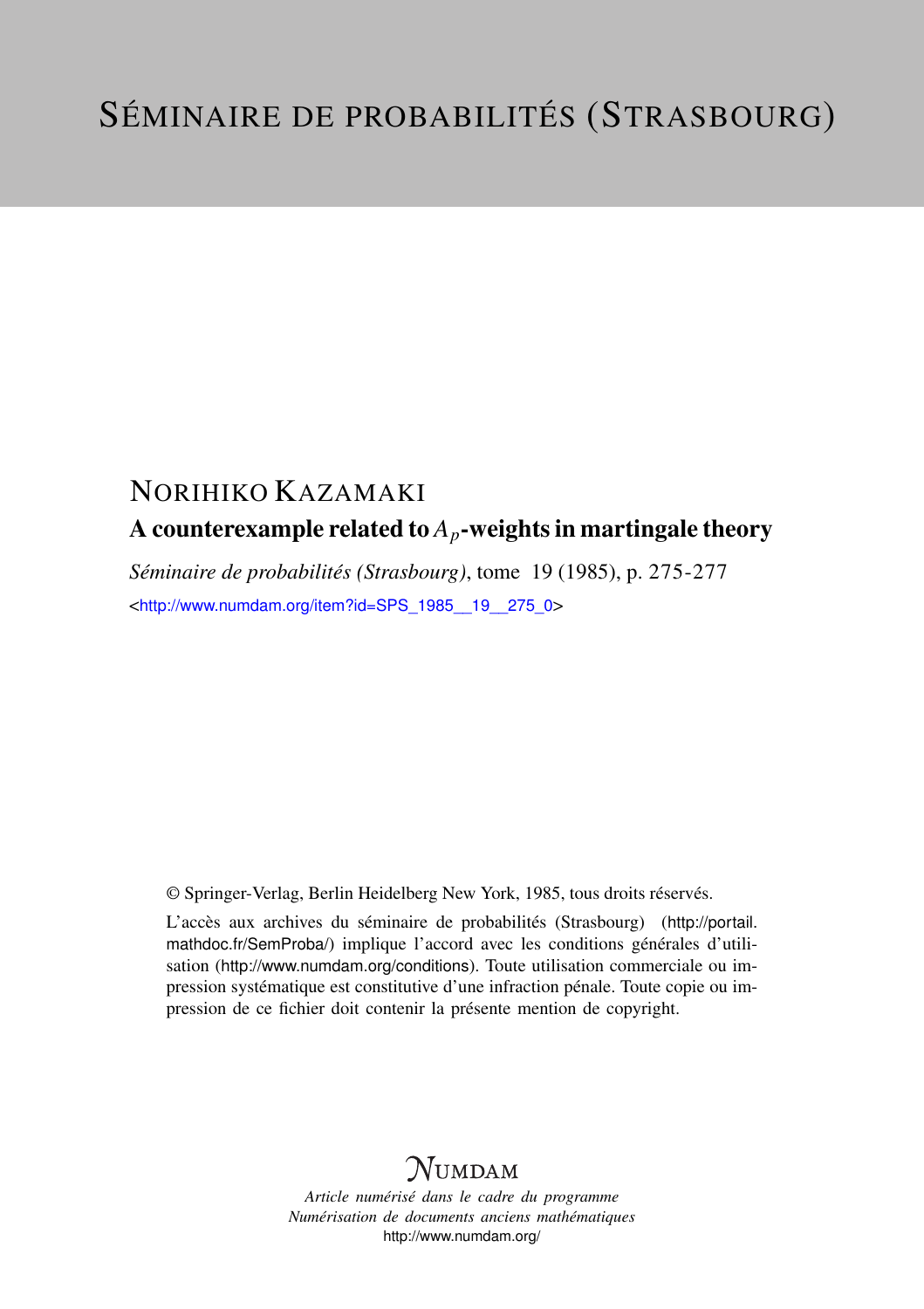## A COUNTEREXAMPLE RELATED TO  $A_p$ -WEIGHTS<br>IN MARTINGALE THEORY

N. Kazamaki

Given a continuous local martingale M, set Z=exp(M-<M,M>/2). Let  $a(M)$  be the infimum of the set of  $p>1$  for which the condition

$$
E[(\frac{z_t}{z_\infty})^{\frac{1}{p-1}}|F_t] \leq K
$$

holds for every  $t \ge 0$ , with a constant K depending only on p. We note that the condition  $(A_n)$  plays an important role in various weighted norm inequalities for martingales (see [6] for example) and that  $BMO = \{ M : a(M) < \infty \}$  (see [3]). Recall that on the space BMO a norm can be defined by  $||M||_{BMO} = \sup_{t} ||E[|M_{\infty} - M_t| |F_t]||_{\infty}$ . The class L<sup>∞</sup> of all bounded martingales is obviously contained in BMO, but BMO is not just  $L^{\infty}$ . Quite recently, it is proved in [4] that, if  $p > max \{ a(M), a(-M) \}$ , then  $d(M, L^{\infty}) < 8(\sqrt{p}-1)$  where d(,) denotes the distance on BMO deduced from the norm by the usual process. Now, is it true that  $a(M)=a(-M)$  in general? Unfortunately the author did not know the answer. As is noted above, it turns out that  $a(M)=a(-M)$  =  $\infty$  for M $\not\in$  BMO. And so, in order to consider the question, we may assume that  $M \in BMO$ . The aim of this short note is to exemplify that the answer is negative.

For that purpose, let  $(\Omega, F, Q)$  be a probability space which carries a one dimensional Brownian motion  $B=(B_t,F_t)$  with  $B_0=0$ , and we use the stopping time  $\tau = \min \{ t : |B_t| = 1 \}$ . Then  $B^T$  is a bounded martingale with respect to Q, so that  $E_0[\exp(B_{\tau}-\tau/2)]=1$  where  $E_Q$ [ ] denotes expectation with respect to  $\check{Q}$ . That is to say, dP is a probability measure on  $\Omega$ . By Girsanov's theorem on such a change of law, the process  $M = {**B**<sup>T</sup>, **B**<sup>T</sup> > - **B**<sup>T</sup>$  is a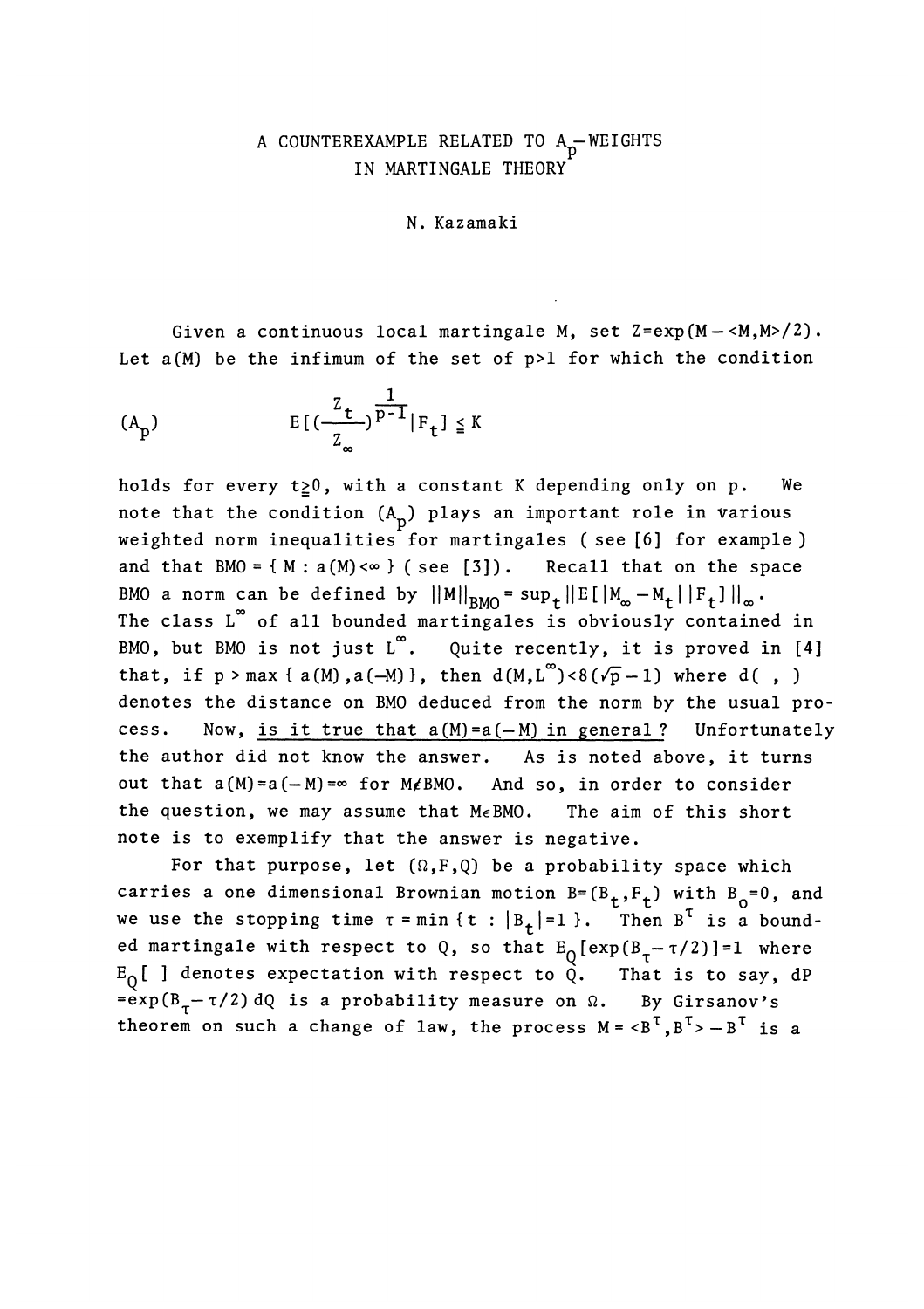continuous martingale with respect to P and further  $\langle M, M \rangle = \langle B^T, B^T \rangle$ under either probability measure. Let now  $1 < p < \infty$  and  $\frac{1}{p} + \frac{1}{q} = 1$ . Noticing  $|B^T|\leq 1$ , we find that

$$
E[(\frac{z_t}{z_\infty})^{\frac{1}{p-1}}|F_t] = E_{Q}[\exp\{q(B_{\tau}-B_{t\wedge\tau}) - \frac{q}{2}(\tau - t\wedge\tau)\}|F_t] \leq \exp(2q).
$$

This implies  $a(M)=1$ , since  $p>1$  is arbitrary. Next, to estimate  $a(-M)$ , let  $Z^{(-1)} = exp(-M - < M, M>2)$ . If  $1 < p \le 2$ , we have .

$$
E\left[\frac{z_{t}^{(-1)}}{z_{\infty}^{(-1)}}\right]^{p-1}|F_{t}] = E_{Q}\left[\exp\left\{\frac{p-2}{p-1}(B_{\tau}-B_{t\wedge\tau}) + \frac{4-p}{2(p-1)}(\tau-t\wedge\tau)\right\}|F_{t}\right]
$$

$$
\geq \exp\left\{-\frac{2(2-p)}{p-1}\right\}E_{Q}\left[\exp\left\{\frac{4-p}{2(p-1)}(\tau-t\wedge\tau)\right\}|F_{t}\right].
$$

On the other hand, we know that  $E_0[exp(\lambda \tau)] = \infty$  for  $\lambda > \pi^2/8$  (see Proposition 8.4 in [5]). Let now  $1 < p < (16+\pi^2)/(4+\pi^2)$ . Then, noticing p<2 and  $(4-p)/(2(p-1))$ > $\pi^2/8$ , we can find that a(-M)  $\ge$  $(16+\pi^2)/(4+\pi^2)$ , Thus  $a(-M) \neq a(M)$ .

Now, when is it true that  $a(-M) = a(M)$  ? In the following, we assume that any martingale adapted to the underlying filtration  $(F<sub>+</sub>)$  is continuous.

PROPOSITION. If  $M \in \overline{L^{\infty}}$ , then  $a(-M) = a(M)$ .

PROOF. It suffices to show that  $p \ge a(-M)$  whenever  $p > a(M)$ . First let  $\alpha(M)$  be the supremum of the set of  $\alpha$  for which

$$
\sup\nolimits_{t}||E[\exp{\{\alpha |M_{\infty}-M_{t}|}\}|F_{t}]\|_{\infty}<\infty.
$$

In [2] Emery proved the following :

$$
\frac{1}{4d(M,L^{\infty})} \leq \alpha(M) \leq \frac{4}{d(M,L^{\infty})} .
$$

Observe that  $M_{\epsilon} \overline{L^{\infty}}$  if and only if  $\alpha(M)=\infty$ . Now, let p>a(M). Then, letting  $0 < \varepsilon < p - a(M)$  and using Hölder's inequality with exponents  $(p-1)/\epsilon$  and  $(p-1)/ (p-\epsilon-1)$ , we find